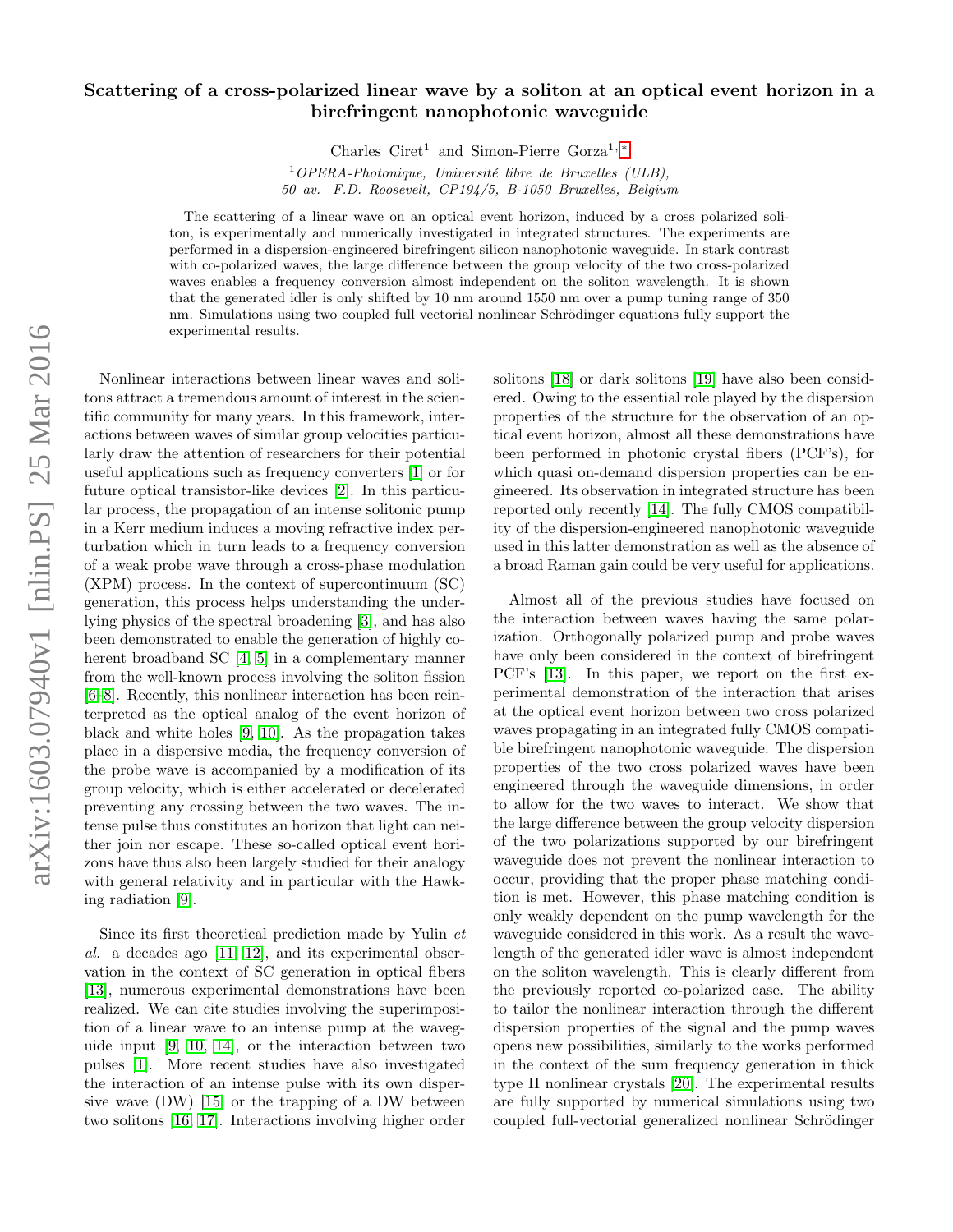equations.

When interacting in a Kerr media, two waves with similar group velocities can lead to the generation of an idler wave set by the well-known resonant condition [\[10,](#page-4-8) [12,](#page-4-10) [13,](#page-4-11) [21\]](#page-4-19):

<span id="page-1-2"></span>
$$
D(\omega_{idler} - \omega_{pump}) = D(\omega_{probe} - \omega_{pump}).
$$
 (1)

In this work, as two cross-polarized waves are considered, D represents the wavenumber of a linear TM wave at a frequency  $\omega$  in a reference frame co-moving with the TE pump at a frequency  $\omega_{pump}$ . The wavenumber D can be expressed as:  $D(\omega - \omega_{pump}) = \beta(\omega)_{TM}$  $\beta_{0_{TE}} - \beta_{1_{TE}} \times (\omega - \omega_{pump})$ , where  $\beta_{0_{TE}} = \beta(\omega_{pump})_{TE}$ and  $\beta_{1_{TE}} = d\beta_{TE}/d\omega|_{\omega_{pump}}$ . The wavelength dependence of the wavenumber  $D$  for the waveguide used in the experiments is displayed in Fig. [1](#page-1-0) for two different (TE) pump wavelengths. In this figure the VM point (i.e. the zero-slope point) is the wavelength of the TM mode that is group velocity matched with the TE pump wave. Considering a particular probe wavelength, the wavelength of the generated idler wave is located on the other side of the VM point. The wavelength conversion thus prevents the probe wave to cross the pump pulse which constitutes its horizon.

Our demonstration is realized in a 6 mm-long birefringent silicon-on-insulator nanophotonic waveguide, with a standard height of 220 nm and a width of 800 nm. This waveguide enables the propagation of both the fundamental quasi-TE and quasi-TM modes at wavelengths of interest, as confirmed by finite difference simulations performed using MODE Solutions $\odot$  from Lumerical. Because of the subwavelength dimensions of the structure and the high index contrast between the guiding and the surrounding regions, the two fundamental modes have non-negligible electric and magnetic longitudinal components [\[22\]](#page-4-20). These longitudinal components could lead



<span id="page-1-0"></span>FIG. 1. Wavenumber D as a function of the wavelength for two pump wavelengths (birefringent case, see in the text). The silicon nanophotonic waveguide under consideration is 220 nm-thick and 800 nm-wide. The vertical dashed line represents the position of a continuous probe wave (CW probe) at 1540 nm. VM point: group velocity-matched wavelength.

to the coupling between the two polarizations during the propagation and modify the nonlinear coefficients usually encountered in the generalized scalar nonlinear Schrödinger equation. The set of two-coupled full vectorial nonlinear Schrödinger equations used to describe the propagation in our highly birefringent waveguide can be expressed as [\[22–](#page-4-20)[24\]](#page-4-21):

<span id="page-1-3"></span>
$$
\frac{\partial a_{\nu}}{\partial z} = i \sum_{n=1}^{\infty} \frac{(i \partial / \partial t)^n}{n!} \beta_{\nu}^n a_{\nu} - \frac{\alpha_{\nu}}{2} a_{\nu} + (1 + \tau_{shock} \partial / \partial t) \left[ i \gamma_{\nu} |a_{\nu}|^2 a_{\nu} + 2i \gamma_{\mu \nu} |a_{\mu}|^2 a_{\nu} \right],
$$
\n(2)

in which the subscripts  $\nu, \mu = 1, 2$ , with  $\nu \neq \mu$ , and  $a_1(z, t)$ ,  $a_2(z, t)$ , denote the amplitudes of the quasi-TE and quasi-TM modes respectively. In these equations,  $\beta_{\nu}^{n} = \partial^{k} \beta_{\nu} / \partial \omega$  are the dispersion coefficients associated with the Taylor series expansion of the propagation constant of each modes  $\beta_{\nu}(\omega)$  around the pump frequency  $\omega_{pump}$ . These terms are responsible for the linear dispersion effect. In the simulations, as recommended by [\[6\]](#page-4-5), the dispersion is however directly applied without any approximation in the frequency domain, from the function  $\beta_{\nu}(\omega)$  evaluated for both polarizations using finite difference simulations.  $\alpha_{\nu}$  are the linear loss coefficients. They are assumed to be constant at 2 dB/cm for both polarizations on the wavelength range of interest. The dispersion of the nonlinearity is taken into account by the shock terms, as commonly used in previous studies [\[6,](#page-4-5) [14\]](#page-4-12). Finally,  $\gamma_{\nu}, \gamma_{\mu\nu}$  are the complex nonlinear parameters which are responsible for the self- and the crossphase modulation effects, respectively. They are given by:

<span id="page-1-1"></span>
$$
\gamma_{\nu} = \frac{2\pi}{\lambda_{\nu}} \frac{\overline{n_{2_{\nu}}}}{A_{eff_{\nu}}} + i \frac{\overline{\beta_{TPA_{\nu}}}}{2A_{eff_{\nu}}}
$$

$$
\gamma_{\mu\nu} = \frac{2\pi}{\lambda_{\nu}} \frac{\overline{n_{2_{\mu\nu}}}}{A_{eff_{\mu\nu}}} + i \frac{\overline{\beta_{TPA_{\mu\nu}}}}{2A_{eff_{\mu\nu}}},
$$
(3)

in which,  $A_{eff_{\nu}}$  and  $A_{eff_{\mu\nu}}$  are the generalized effective mode area and the overlapping generalized mode area between the two modes, respectively.  $\overline{n_{2_{\nu}}}, \overline{n_{2_{\mu\nu}}}$  and  $\beta_{TPA_{\nu}},$  $\beta_{TPA_{\mu\nu}}$  are the effective nonlinear refractive indexes and the effective two-photon absorption coefficients, averaged over an inhomogeneous cross section weighted with respect to the field distributions [\[22–](#page-4-20)[24\]](#page-4-21). In Table [I](#page-2-0) the value of the nonlinear parameters and of the generalized effective areas for both polarizations as well as the overlapping generalized effective area are given at the pump (TE) and the CW probe (TM) wavelengths. They have been estimated by calculating the electric and magnetic components of the mode profiles with finite difference simulations and from the values of the nonlinear indexes and the two photon absorption coefficients reported in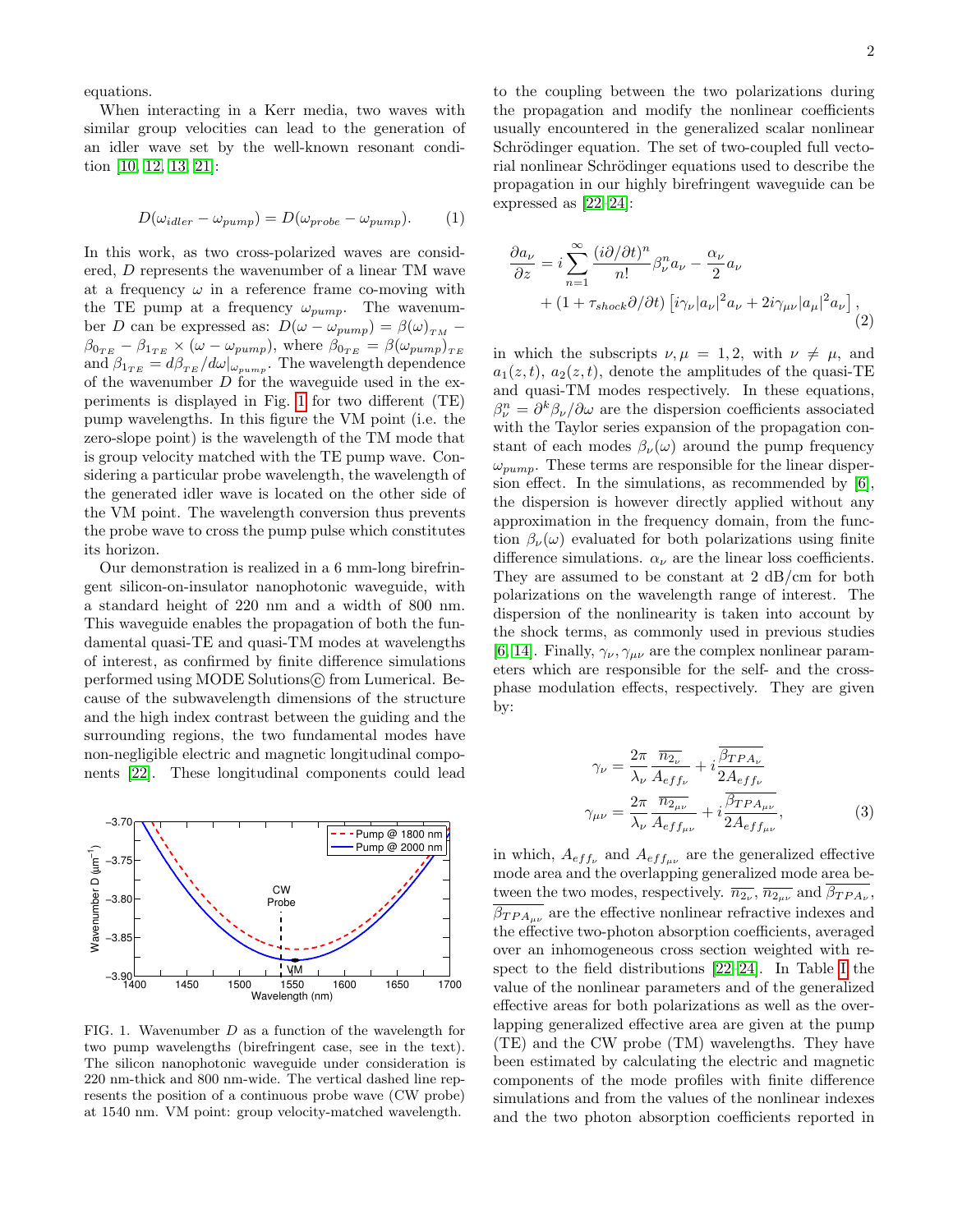TABLE I. Values of the coefficients of Eq. [\(3\)](#page-1-1), corresponding to the experiments.

<span id="page-2-0"></span>

|                                                      | TM-mode TE-mode |             |
|------------------------------------------------------|-----------------|-------------|
| $\lambda$ (nm)                                       | 1540            | 2000        |
| $\gamma_{\nu}$ (W <sup>-1</sup> m <sup>-1</sup> )    | $201 + 38i$     | $220 + 18i$ |
| $\gamma_{\mu\nu}$ (W <sup>-1</sup> m <sup>-1</sup> ) | $66 + 7i$       | $70 + 12i$  |
| $A_{eff_{\nu}}~(\mu\text{m}^2)$                      | 0.324           | 0.205       |
| $A_{eff_{\mu\nu}}$ ( $\mu$ m <sup>2</sup> )          | 0.287           | 0.287       |

the literature [\[25\]](#page-4-22). Note that in Eq. [\(1\)](#page-1-2), the free carriers dispersion and absorption as well as the Raman effect have been neglected, as they have a marginal impact on the nonlinear dynamics in our experimental conditions [\[14\]](#page-4-12). This can simply be understood by the absence of a broad Raman gain close to the pump wavelength and by the low pulse energy and the carrier relaxation time ( $\approx$ 1 ns) which is much shorter than the delay between two pulses (12 ns). As shown in [\[14\]](#page-4-12), the absence of the Raman soliton self frequency shift is beneficial for potential applications of optical event horizons.

The experimental setup and the simulated dispersion curves for both polarizations are shown in Fig. [2.](#page-2-1) The nanowire possesses a low dispersion for the quasi-TE mode with a zero dispersion wavelength at 1700 nm, whereas for the TM mode the dispersion is always high and normal in the range 1400 nm-1800 nm. Beyond this wavelength, the TM mode experiences a high linear loss. The input pump pulse is generated by an optical parametric oscillator delivering 180 fs pulses (full width at half maximum) at a wavelength of 2000 nm and with a 82 MHz repetition rate. Its polarization excites the fundamental quasi-TE mode of the structure. The CW probe



<span id="page-2-1"></span>FIG. 2. Left: Experimental setup. OPO: optical parametric oscillator, ECL: external cavity laser, EDFA: erbium doped fiber amplifier, PC: polarization controller, TBPF: tunable bandpass filter, HWP: half wave-plate, Pol: polarizer, MO: microscope objective, OSA: optical spectrum analyzer. Right: Simulated group velocity dispersion curves for the TEpolarized (blue line curve) and the TM-polarized (red dashed curve) fundamental mode of the waveguide used in the experiments.

is generated by a CW external cavity laser followed by an Er-doped fiber amplifier. Its wavelength can be tuned from 1525 nm to 1575 nm. At the amplifier output, the broad amplified spontaneous emission is filtered out by a tunable bandpass filter. The two collimated beams are combined on a dichroic mirror and coupled into the waveguide by means of a microscope objective. The polarization of the CW probe can be carefully adjusted using a half wave-plate and a Glan-Thompson polarizer in order to excite either the fundamental quasi-TE or quasi-TM mode of the nanowire. At the waveguide output, the light is collected by a lensed fiber, then passes through a narrow filter to attenuate the remaining CW probe for a better visualization of the spectral features close to that wavelength. The filtered spectrum is recorded by an optical spectrum analyzer sensitive in the range 700 nm-1700 nm. The experimental output spectra are displayed in Fig. [3\(](#page-2-2)a) for an on-chip peak pump power of 3 W and a 500  $\mu$ W CW probe at 1540 nm. At such peak power, the propagation of the pump alone in the anomalous dispersion region leads to the generation of a fundamental soliton. Only part of its pedestal can be seen in the spectrum as the black curve in Fig.  $3(a)$ . The spectrum of the TM-polarized CW probe alone is shown as the blue curve. When both the TM CW probe and the TE pump are propagating together, we can clearly observe the emergence of an idler wave at 1565 nm. This wavelength is in very good agreement with the phase matching condition Eq. [\(1\)](#page-1-0) represented as the blue curve in Fig. [2](#page-2-1) for a pump wavelength of 2000 nm. When the polarization of the CW probe is rotated from TM to TE, only a wide pedestal close to the probe wavelength can be observed. This broadening is the result of the cross-phase modulation induced on the CW probe by the soliton pulse. Further propagation shows the emergence of an idler wave as demonstrated in [\[14\]](#page-4-12). The simulations performed by solving the Eqs. [\(2\)](#page-1-3) are plotted in Fig. [3\(](#page-2-2)b). These results are in excellent agreement with the recorded experimental spectra. This confirms both the validity of the vectorial generalized nonlinear Schrödinger model Eq.  $(2)$ 



<span id="page-2-2"></span>FIG. 3. (color online) (a): Experimental spectra recorded, with a 5 nm resolution, at the output of the 6 mm-long Si waveguide and (b): the corresponding simulated spectra (b).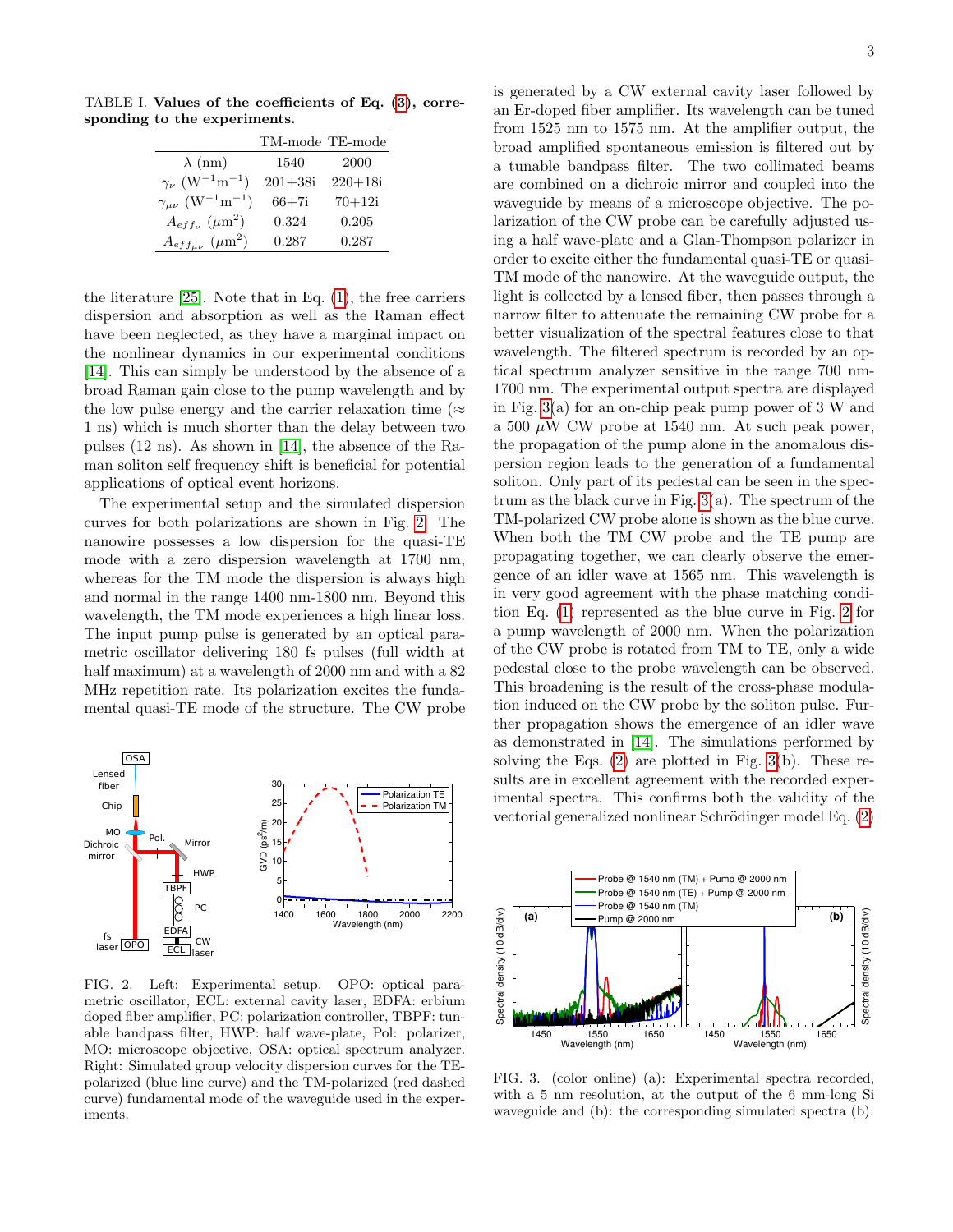and the interpretation of the experimental results. The higher efficiency of the frequency conversion when two cross-polarized waves are interacting can be explained by the dispersion properties of the two modes. As shown in [\[1\]](#page-4-0), the conversion efficiency for a CW probe scales linearly with the group velocity difference between the probe and the soliton and, in our waveguide, this difference is five times larger at 1540 nm for the TM probe than for the TE one.

The probe wave reflection on the optical event horizon is accompanied by a shift of its frequency leading to the appearance of the idler wave. This wavelength shift can be predicted on the basis of the phase matching condition Eq. [\(1\)](#page-1-2) generalized for a cross polarized interaction. It can simply be visualized in Fig. [1](#page-1-0) as a reflection around the VM point. The wavelength dependence of the idler wave as a function of the pump wavelength is plotted in Fig. [4\(](#page-3-1)a). The experimental results are in very good agreement with the simulations and with Eq. [\(1\)](#page-1-2). As can be seen, as the probe wavelength is tuned closer to the VM point, the idler wavelength also gets closer to that particular wavelength. More interestingly, it is shown in Fig. [4\(](#page-3-1)b) that for a fixed probe wavelength of 1540 nm, the idler wavelength is almost independent of the soliton wavelength. As the soliton wavelength is tuned from 1750 nm up to 2100 nm, the idler wavelength is only shifted by 10 nm. This can be explained from the very low group velocity dispersion coefficient of the quasi-TE mode compared to the quasi-TM mode. As a result of this large difference, the particular wavelength corresponding to the VM point around which the reflexion of the probe on the optical event horizon occurs is only slightly shifted over a large pump wavelength range (see in Fig. [1\)](#page-1-0). This behavior is not encountered for co-polarized TE interactions as the dispersion coefficients are closer for the signal and the pump waves (see in Fig. [2\)](#page-2-1). This interesting feature could for instance be



<span id="page-3-1"></span>FIG. 4. (a): Wavelength of the idler wave as a function of the CW probe wavelength for a pump at 2000 nm. There are no experimental results in the range 1545 nm-1555 nm because the wavelengths of the CW probe and the idler are too close to be distinguishable. (b): Evolution of the idler wavelength with the pump wavelength for a CW probe at 1540 nm. Note that the results from Eq. [\(1\)](#page-1-2) are not shown as they are exactly the same as the simulation curves.

useful for the realization of a broadband wavelength detector of pulses around 2000 nm, as the idler wave emerge in the C-band where sensitive optical detectors are available. Finally, note that no spectral recoil of the pump, associated with the scattering of the probe, has been observed in the experimental or simulated spectra. This comes from the too low energy transfer, inherent to the scattering of the low CW wave, as shown in [\[14\]](#page-4-12) for copolarized interactions. The simulations with a pulsed probe reveal however that in this latter case a spectral recoil of the pump is observable and is associated with a 70 % energy conversion of the probe (not shown).

In conclusion we have experimentally and numerically investigated the scattering of a cross polarized linear wave by a soliton at an optical event horizon in a birefringent nanophotonic waveguide. The simulations where performed by integrating a set of two coupled vectorial generalized nonlinear Schrödinger equations. In these equations, the longitudinal component of the electric and magnetic fields have been taken into account owing to the high index contrast subwavelength nanophotonic waveguides considered in this work. These components are responsible for the coupling between the two cross polarizations for low birefringent waveguides and change the expressions of the nonlinear coefficients. As the birefringence of our dispersion engineered waveguide is large, the longitudinal components have only been taken into account in the expression of the nonlinear coefficients. In the experiment, we have unambiguously observed the emergence of an idler wave when an intense quasi-TE pump pulse propagates together with a quasi-TM CW probe. The large difference in the group velocity dispersion coefficients for the two polarizations leads to a high net conversion efficiency as well as a low dependence with the pump wavelength on the generated idler wavelength, located in the C-band in this work. These results, very well supported by the numerical simulations, are in contrast with previously reported results and could be useful for potential integrated applications.

## ACKNOWLEDGEMENTS

This work is supported by the Belgian Science Policy Office (BELSPO) Interuniversity Attraction Pole (IAP) project Photonics@be and by the Fonds de la Recherche Fondamentale Collective, Grant No. PDR.T.1084.15. The authors thank B. Kuyken, G. Roelkens, U. D. Dave and F. Leo for the fruitful discussions and for providing the Si-waveguide.

<span id="page-3-0"></span><sup>∗</sup> [charles.ciret@ulb.ac.be](mailto:charles.ciret@ulb.ac.be)